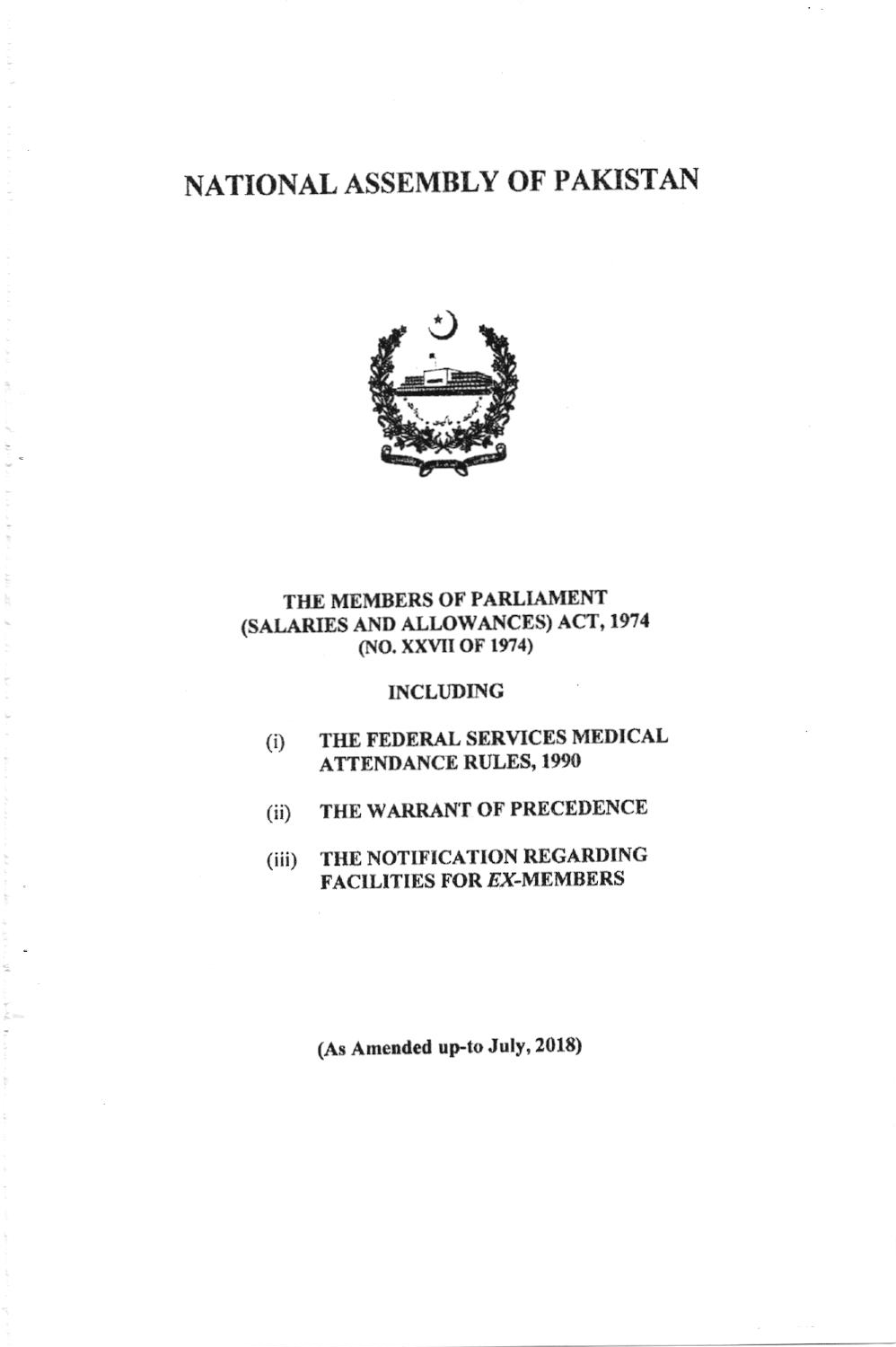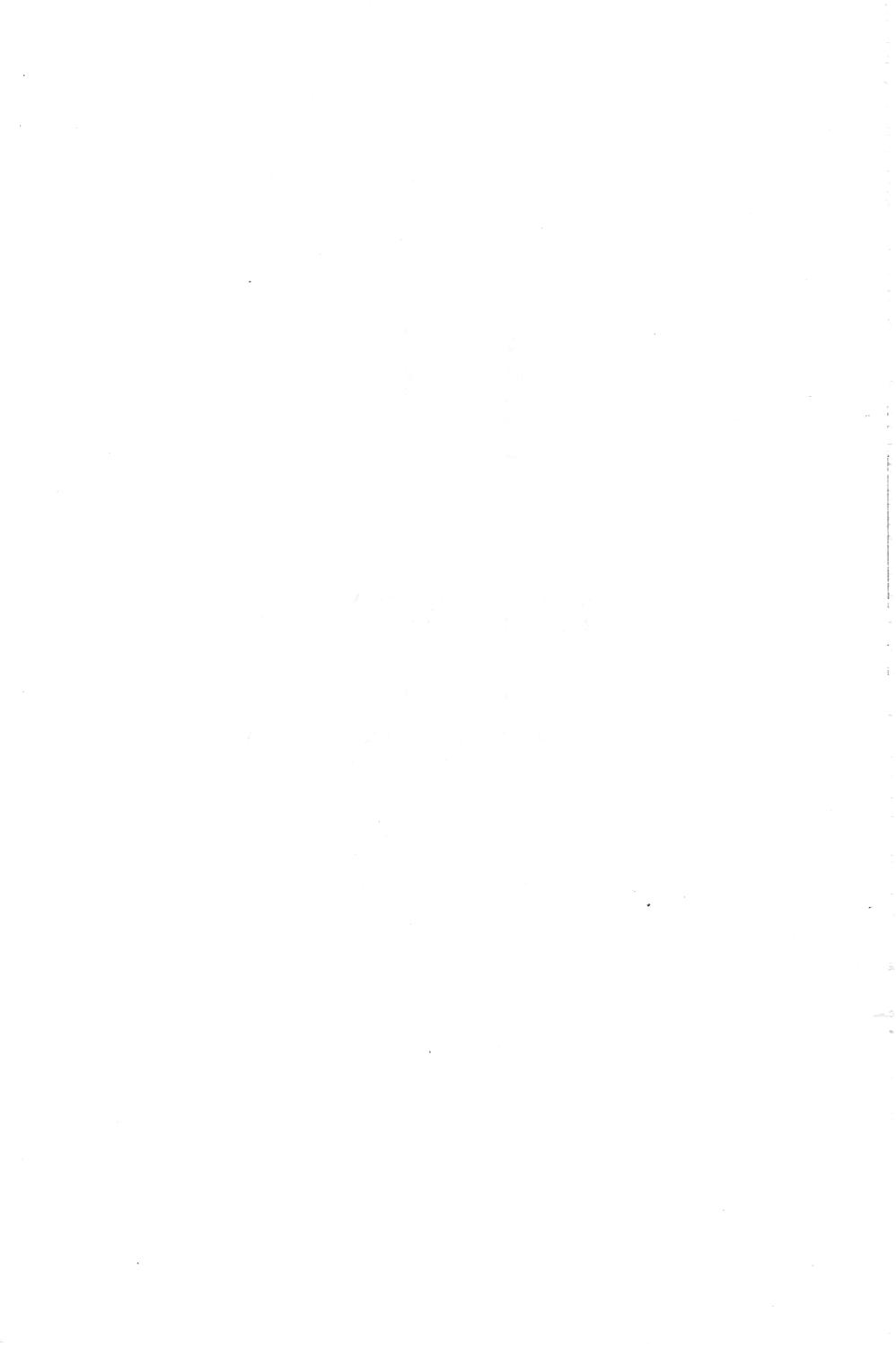## PREFACE

The Majlis-e-Shoora (Parliament) enacted the Members of Parliament (Salaries and Allowances) Act, 1974. Since then many amendments have been made inter alia providing salary and allowances to the Leader of the House and Leader of the Opposition in both Houses of Majils-e-Shoora (Parliament) and the Chairmen Standing Committees, medical facility and other ex-members of Parliament who completed one facilities to the tenure as member of Parliament.

The Federal Services (Medical Attendance) Rules, 1990 applicable to members of Majlis-e-Shoora (Parliament), Warrant of Precedence and Notification providing facilities for ex-members of Mailis-e-Shoora (Parliament), are also annexed aiming to give comprehensive information to the Parliamentarians of the privileges and facilities available to them.

This Edition is intended to provide an updated version of the Members of the Parliament (Salaries and Allowances) Act, 1974 (No.XXVII of 1974), which incorporates all amendments made therein till date.

> **TAHIR HUSSAIN** Secretary National Assembly of Pakistan

Islamabad, the July, 2018.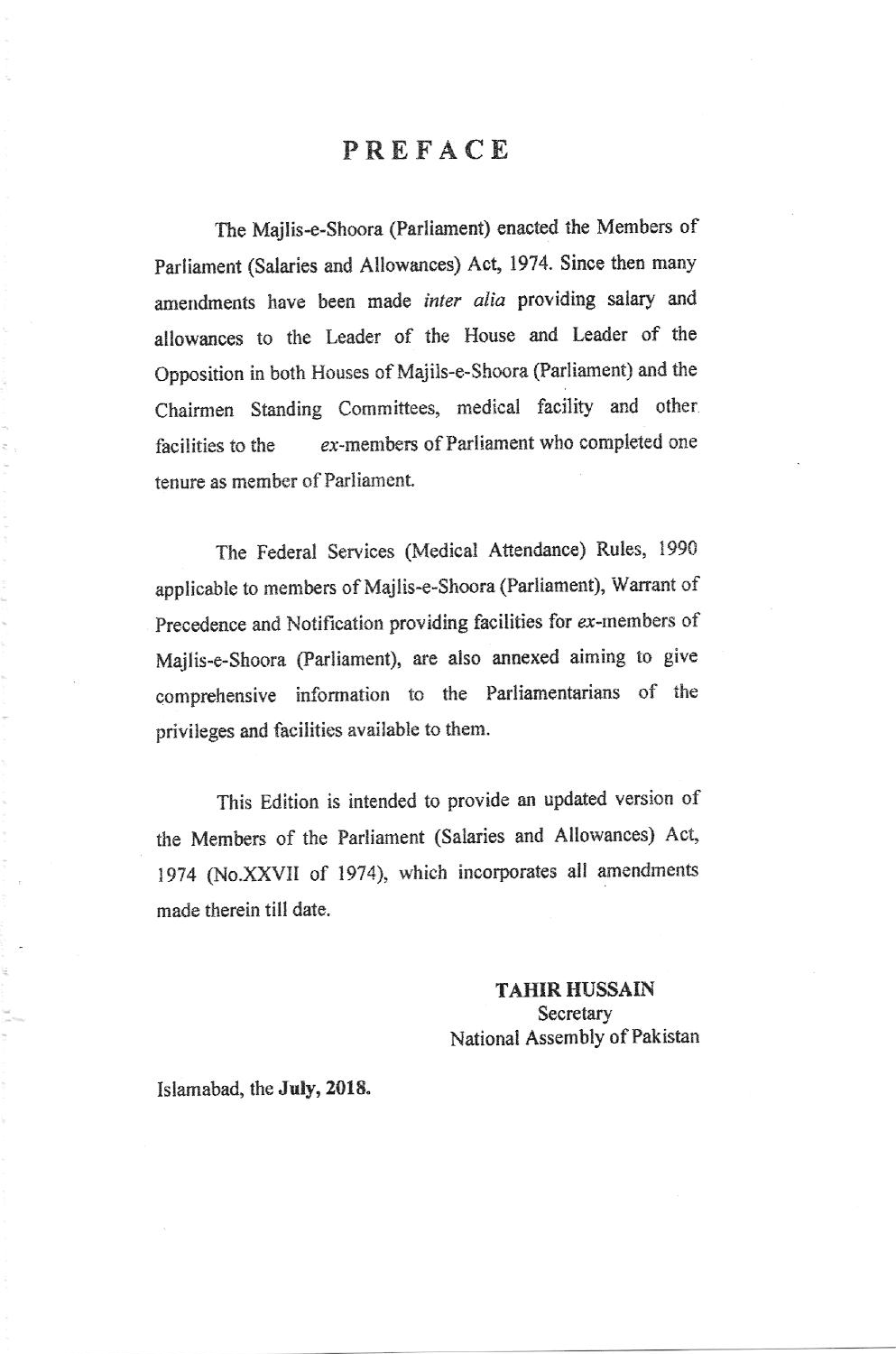$\label{eq:2.1} \mathbf{x} = \mathbf{y}^{-\mathbf{x}} - \mathbf{y}^{-\mathbf{x}}$  $\mathbf{x}^{\leftarrow} = \mathbf{x}^{\leftarrow} = \mathbf{0}^{\leftarrow} = \mathbf{0}^{\leftarrow} = \mathbf{0}^{\leftarrow}$  $\label{eq:zeta} \xi = \frac{\sigma_1}{\sigma_1} \qquad \qquad \xi = \frac{2\pi}{\sigma_1} \qquad \qquad \xi = \frac{2\pi}{\sigma_1} \qquad \qquad \xi = \frac{2\pi}{\sigma_1} \qquad \qquad \xi = \frac{2\pi}{\sigma_1} \qquad \qquad \xi = \frac{2\pi}{\sigma_1} \qquad \qquad \xi = \frac{2\pi}{\sigma_1} \qquad \qquad \xi = \frac{2\pi}{\sigma_1} \qquad \qquad \xi = \frac{2\pi}{\sigma_1} \qquad \qquad \xi = \frac{2\pi}{\sigma_1} \qquad \qquad \xi$  $\mu^{-2}$  $\mathbf{v} = (1-x)^{\frac{1}{2}}\mathbf{v}^{\frac{1}{2}}\mathbf{v}^{\frac{1}{2}}\mathbf{v}^{\frac{1}{2}}\mathbf{v}^{\frac{1}{2}}\mathbf{v}^{\frac{1}{2}}\mathbf{v}^{\frac{1}{2}}\mathbf{v}^{\frac{1}{2}}\mathbf{v}^{\frac{1}{2}}\mathbf{v}^{\frac{1}{2}}\mathbf{v}^{\frac{1}{2}}\mathbf{v}^{\frac{1}{2}}\mathbf{v}^{\frac{1}{2}}\mathbf{v}^{\frac{1}{2}}\mathbf{v}^{\frac{1}{2}}\mathbf{v}$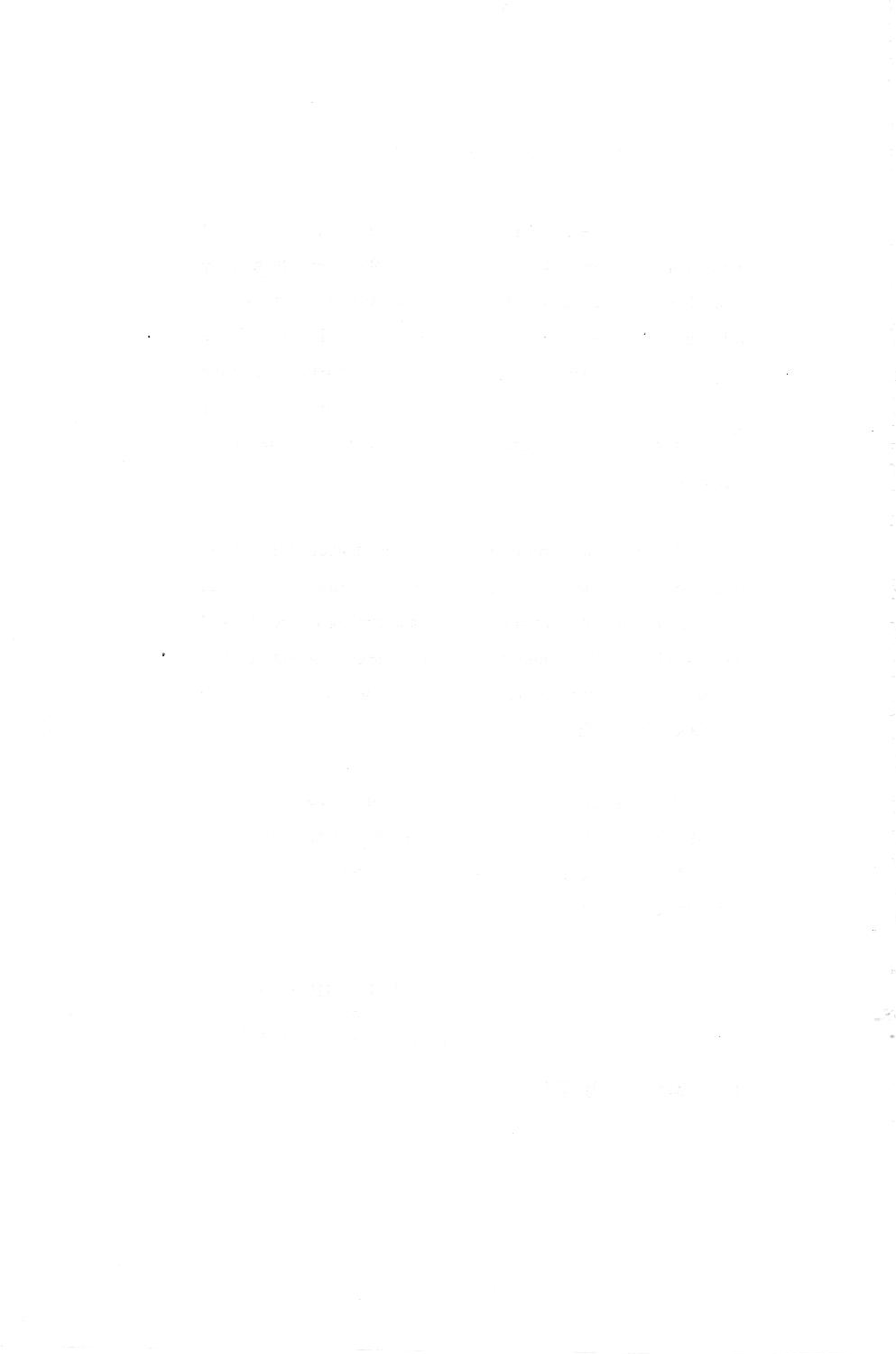## **CONTENTS**

| THE MEMBERS OF PARLIAMENT (SALARIES AND<br>ALLOWANCES) ACT, 1974 (NO. XXVII OF 1974)  1 |                                                              |  |
|-----------------------------------------------------------------------------------------|--------------------------------------------------------------|--|
| 1.                                                                                      |                                                              |  |
| 2.                                                                                      |                                                              |  |
| 3.                                                                                      |                                                              |  |
| 4.                                                                                      |                                                              |  |
| 4A.                                                                                     | Absence from sitting without leave of the House4             |  |
| 4B.                                                                                     |                                                              |  |
| 5.                                                                                      |                                                              |  |
| 6.                                                                                      |                                                              |  |
| 7.                                                                                      | Short intervals between sessions or sittings of committee  6 |  |
| 8.                                                                                      |                                                              |  |
| 9.                                                                                      |                                                              |  |
| 10.                                                                                     |                                                              |  |
| 11.                                                                                     |                                                              |  |
| 11A.                                                                                    |                                                              |  |
| 12.                                                                                     |                                                              |  |
| 13.                                                                                     | Leader of the House and Leader of the Opposition  9          |  |
| 13A.                                                                                    |                                                              |  |
| 14.                                                                                     |                                                              |  |
| 14A.                                                                                    | Act to have effect subject to instructions etc 11            |  |
| 14B.                                                                                    |                                                              |  |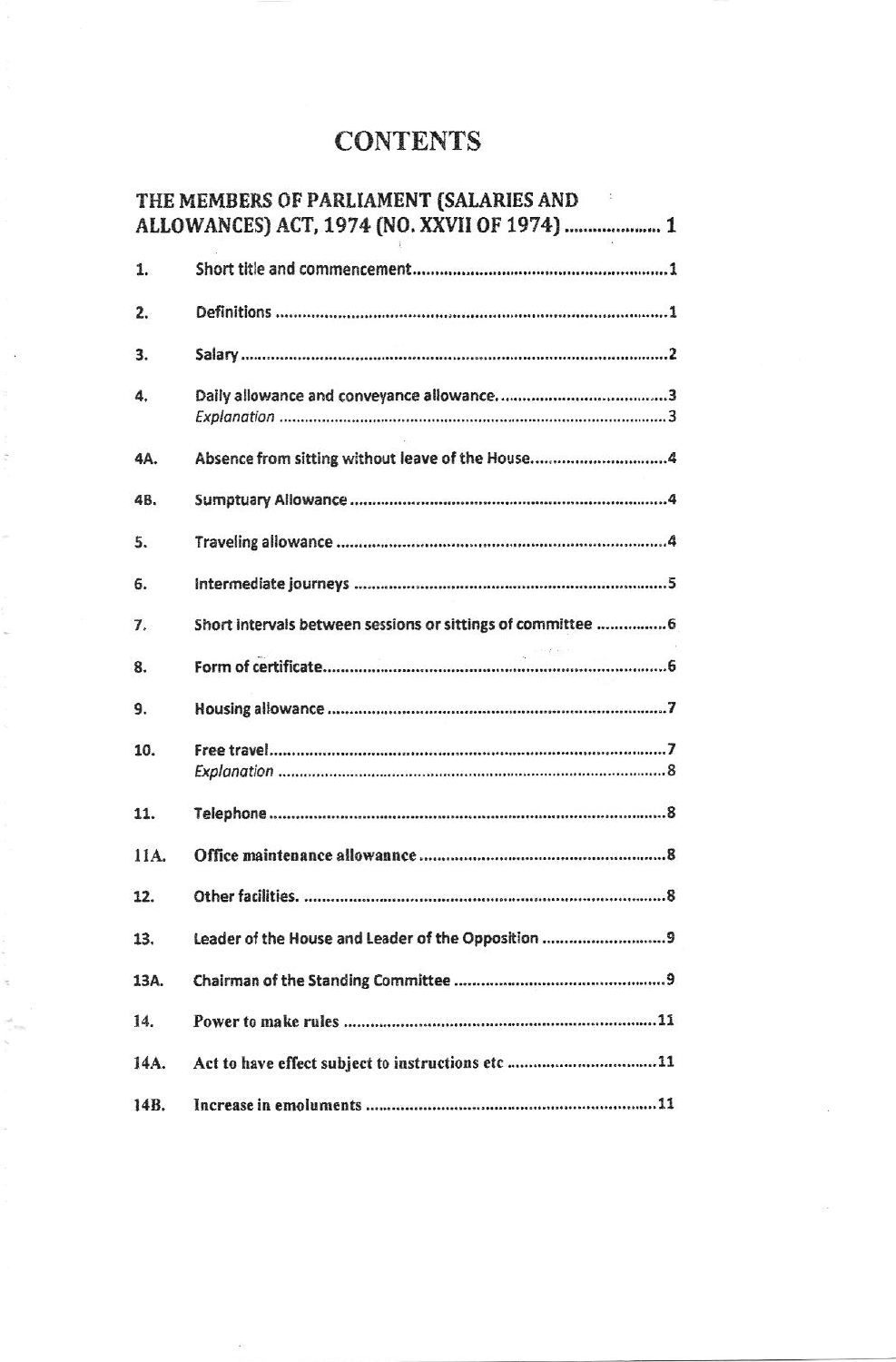| 14C.                                                       |  |  |
|------------------------------------------------------------|--|--|
| 15.                                                        |  |  |
|                                                            |  |  |
| The Federal Services Medical Attendance Rules, 199013      |  |  |
|                                                            |  |  |
|                                                            |  |  |
|                                                            |  |  |
|                                                            |  |  |
|                                                            |  |  |
|                                                            |  |  |
| ANNEXURE-V management and management and management and 25 |  |  |

The Notification regarding revision in the daily allowance of the Members of<br>Parliament, Parliamentary Secretaries & Chairmen Standing Committees .... 25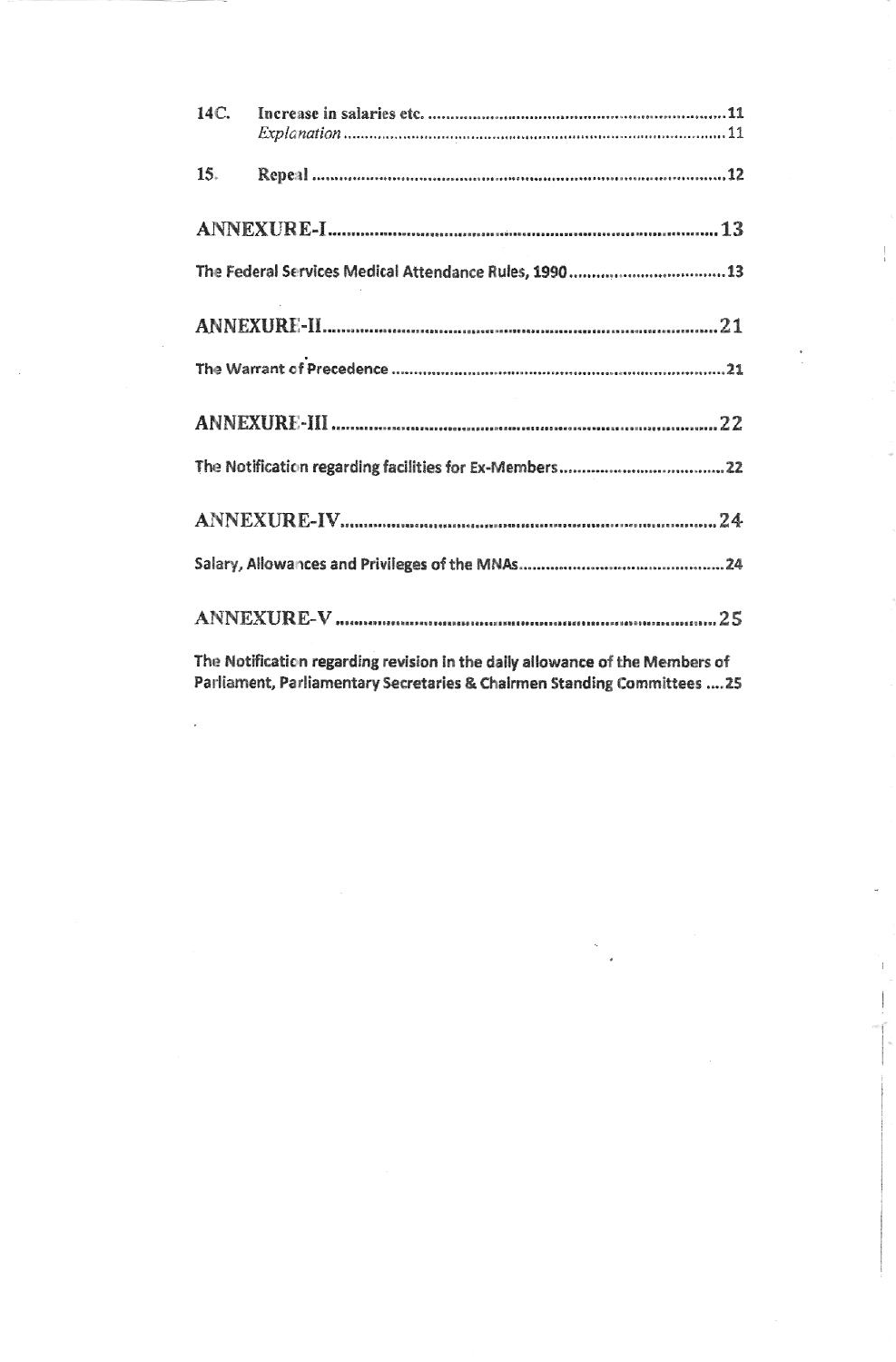## The Members of Parliament (Salaries and Allowances) Act, 1974 (No. XXVII of 1974)

An Act to consolidate and amend the law relating to salaries and allowances of members of Parliament and to provide for certain privileges of the Leaders of the House and the Leaders of the Opposition in the two Houses of Parliament.

WHEREAS it is expedient to consolidate and amend the law relating to the salaries and allowances of members of Parliament and to provide for certain privileges of the Leaders of the House and the Leaders of the Opposition in the two Houses of Parliament:

It is hereby enacted as follows:-

Short title and commencement.-(1) This Act may  $1.$ be called the Members of Parliament (Salaries and Allowances) Act. 1974.

(2) It shall come into force at once.

Definitions.-In this Act, unless there is anything  $\overline{2}$ . repugnant in the subject or context, -

- "Assembly" means the National Assembly;  $(a)$
- "Committee" means the Standing Committee, a  $(b)$ Select Committee or any other Committee set up by or under the authority of a House or a joint sitting in connection with the business of that House or, as the case may be, the joint sitting;
- "House" means the Senate or the Assembly;  $(c)$
- "Joint Sitting" means a joint sitting of the two  $(d)$ Houses and includes both Houses assembled together under Article 56 of the Constitution.

 $\mathbf{1}$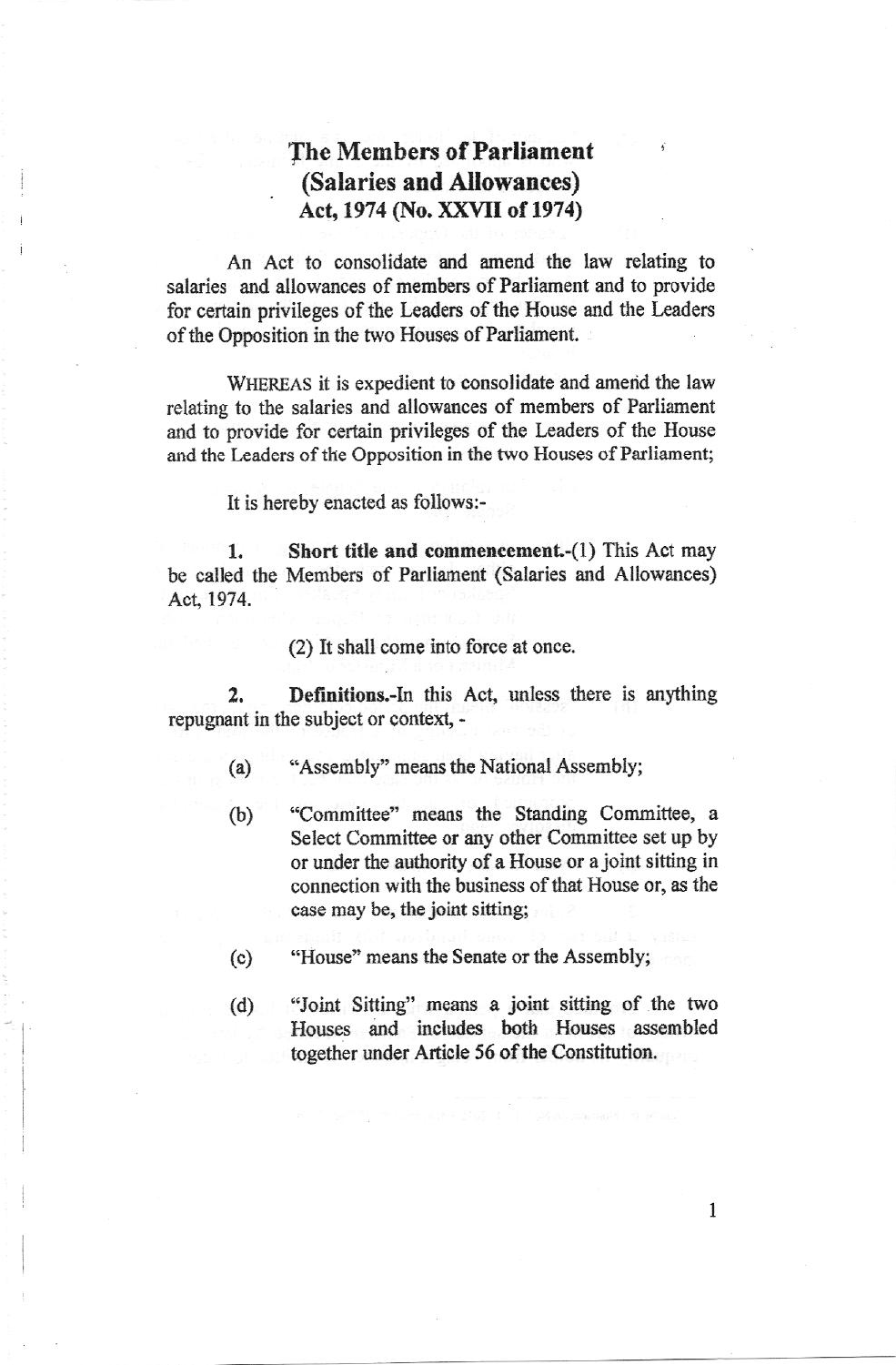- "Leader of the House" means a member of a House  $(e)$ who is appointed by the Prime Minister to be the Leader of the House:
- "Leader of the Opposition" means a members of a  $(f)$ House who, in the opinion of the Speaker of the Assembly or, as the case may be, the Chairman of the Senate, is for the time being the leader of the members in opposition to the Government in that House:
- "member" means- $(g)$ 
	- in relation to the Assembly, a member of the  $(i)$ Assembly:
	- $(ii)$ in relation to the Senate, a member of the Senate: and
	- in relation to a joint sitting, a member of  $(iii)$ either House, but does not include the Speaker or Deputy Speaker of the Assembly. the Chairman or Deputy Chairman of the Senate, the Prime Minister, a Federal Minister or a Minister of State:
- "session" means the period commencing on the date  $(h)$ of the first meeting of a House or the joint sitting after having been summoned and ending on the day the House or, as the case may be, the joint sitting is prorogued or, in the case of the Assembly, dissolved; and

 $(i)$ "year" means the financial year.

Salary.- A member shall be entitled to receive a 3. salary at the rate of <sup>1</sup>[one hundred fifty thousand] rupees per mensem:

Provided that a person who, by virtue of his holding an office of profit in the service of Pakistan declared by law not to disqualify its holder from being a member, is entitled to receive a

Add by the Notification No.F.17(1)/2015-PA(Senate) dt.21<sup>st</sup> Dec., 2016.